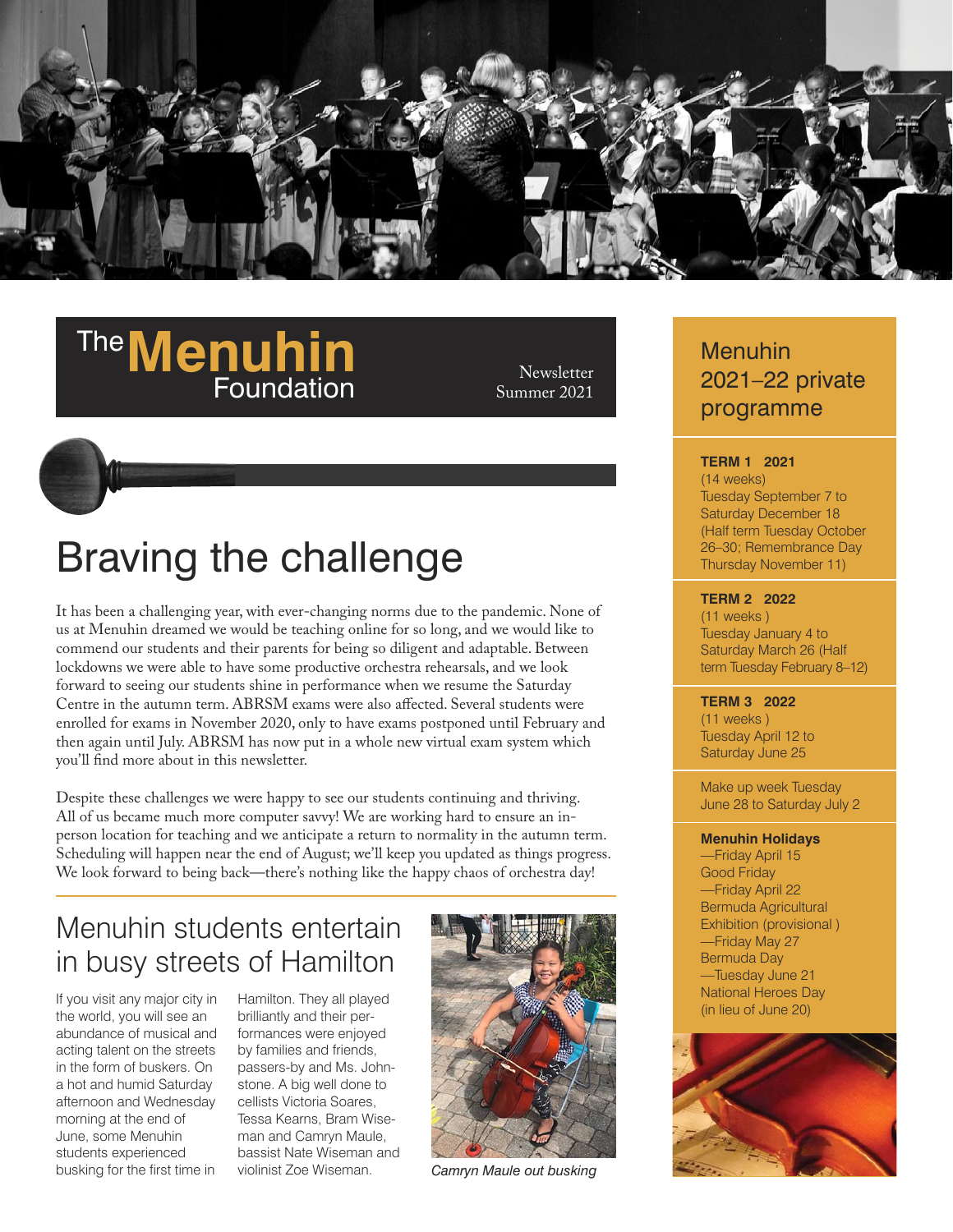## So many advantages to learning a musical instrument

#### **Karen Carlington, Former Menuhin student, Head of Music, Saltus Grammar School**

*At what age did you begin learning an instrument?* I began violin lessons at the age of 9.

*Who was your teacher?* Diane Hamilton.

*Do you play any other instruments?* Yes, I play the piano and many string instruments.

#### *Did you play in any Menuhin Foundation orchestras?*

I participated for many years in the Menuhin Foundation Youth Orchestra.

*What is your favourite memory from learning with the Menuhin Foundation?* When the Youth Orchestra went to the UK to perform with a UK youth orchestra. We were given host families and participated in rehearsals and performances.

*What do you feel are the benefits of learning*

#### *a musical instrument?*

Several: an increase in confidence, developing teamwork when performing with others, gaining self-discipline through practice, an outlet for self-expression and creativity, developing memory and coordination skills, and enhanced overall academic achievements.

*What advice would you give to current Menuhin Foundation students?* Enjoy the moment! Continue to practice and aim for your goals. You will see your accomplishments.

#### *Which type of music do you enjoy listening to?*

I enjoy a variety of music. A few of my favourite styles include classical, Latin, Afrobeat, R&B, acoustic and jazz.

*Do you still perform or play for pleasure?*  I often play for pleasure because I find this to be very relaxing.



*We're looking forward to a return to normality soon, when we can practice together again*

### Interview **ABRSM** sets up **online graded practical exam**

The pandemic has made it difficult for the Associated Board of the Royal Schools of Music to reliably schedule in-person exams. In response it now offers a new online graded practical exam called Performance Assessment that is a parallel grading system to the standard in-person exam.

 This was formerly offered to higher grades only but is now available for grades 1–8. The student is evaluated solely on performances of pieces and general presentation; the exam does not have a scale, sight reading or aural component. Four pieces are required instead of three and a performance video is recorded under strict conditions of each candidate and sent to ABRSM for evaluation.

 There is a monthly opportunity to take one of these exams. Parents are able to register their children online, as is their teacher.

 Menuhin teachers are happy to discuss details and the relative advantages of each type of exam with students and their parents.

 To take part in theory exams, candidates must have a computer and download a program to sit an exam. These will be the only theory exams available for now. However, the ABRSM hopes to return to regular in-person practical exams as soon as conditions allow.

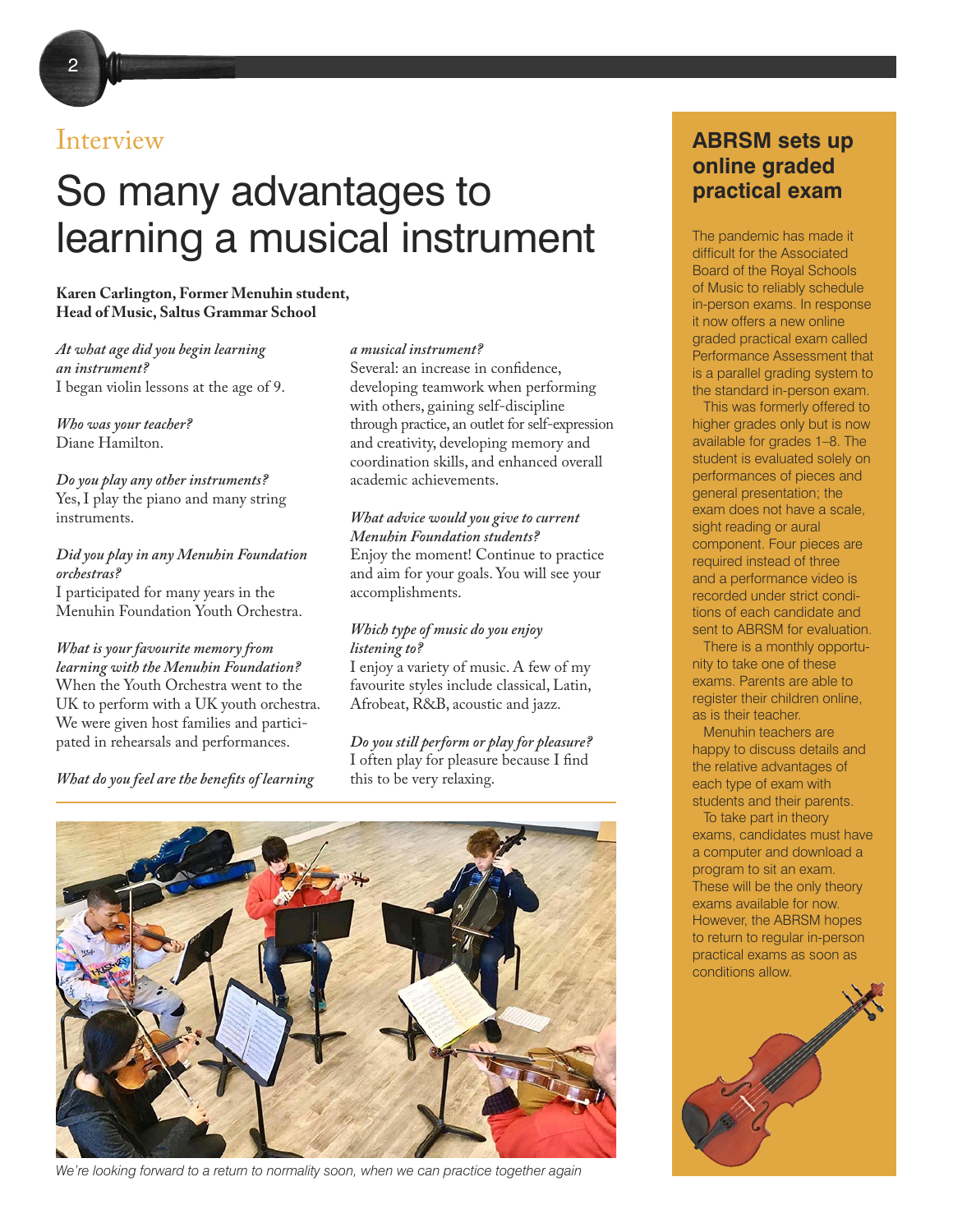## Departing friends

*This time of year brings with it a nostalgic note as we say goodbye to colleagues, students and board members who are moving on to new chapters in their lives. We thank Jonathan Kightley and Toni Daniels for their service and we applaud our departing students for their achievements and wish them the very best with their future endeavours!*













#### **Jonathan Kightley viola/violin teacher**

Jonathan taught with Menuhin from 2010–14, and rejoined us at the beginning of the 2019 school year. During his time here he was very active in the community, not only teaching with Menuhin but also performing with the Bermuda Philharmonic and in the Bermuda Festival. He will be returning to the UK at the end of term. We know his students will miss him and we send Jonathan warm wishes and the very best of luck for the future.

#### **Chiara Mackay, violin**

The Menuhin Foundation has been a part of my life for the past nine years. During these years I was able to be a member of all three orchestras. Violin helped me find my love and passion for music. It allowed me to gain more confidence and the lessons learned were invaluable.

 I have gained a comprehensive understanding of the principles of music and am currently playing at a Grade 6

level. As I move into the next chapter of my life, the skills I have learned will be transferred in numerous ways. I am so grateful to have had the opportunity to work with Ms. Haslam from the beginning of my violin journey. Her dedication and commitment were crucial to enabling me to become the violinist I am today.

#### **Emily Davis, cello**

Menuhin was an amazing experience where I had the opportunity to learn about the structures and expectations for an orchestra. It has paved the way for me to join my first full chamber orchestra.

#### **An Mei Daniels, violin**

I've been with the Menuhin Foundation for almost my entire life. I started violin with Charles Knights just before I turned three, and started the First Orchestra when I turned five. Now I'm 16, hoping to get my Grade 8 violin with Jonathan Kightley and I've been part of the Youth Orchestra for years. Music has become such an important part of my

life and I can't imagine what I would've been without it. Learning to play the violin and being part of the orchestra has helped me to grow, my playing becoming more confident as I learned to be more certain in myself as a person. Now that I'm graduating, I plan to continue playing in orchestras at university and long after.

#### **Tomasina Pearman, cello**

My experience with the Menuhin Foundation has always been a pleasant one. I have been playing the cello with them for around nine years and I have been supported in my growth throughout the process. Ms. Johnstone has been an incredible teacher, knowing the balance between fun and hard work. I am so thankful to have had the chance to learn with Menuhin.

#### **Marcolliver Philip, violin**

I've been in the Menuhin Foundation for about eight years and those were filled with experiences I plan on never forgetting, from my first performance as a beginner to my first performance in an orchestra to my first solo, and all of the moments in between and afterwards.

 These were moments of my music career that built for me a great foundation to grow on in the future, giving me knowledge, contacts and most importantly an appreciation and passion for music as a whole. My experience with the orchestra programmes also taught me a lot about group playing and gaining an affinity with an entire orchestra.

 I can't give enough thanks to my personal tutor and friend Alison Black, who has given me this opportunity and supported me through my entire experience not only through violin as a main instrument but through music as a concept. I also give thanks to all the teachers and staff at the Foundation and also the students and friends I made along the way.

 I may not be with the Foundation any more but thanks to it and the amount of support I gained along the way I will continue to learn and grow as a musician as music is now my passion.

3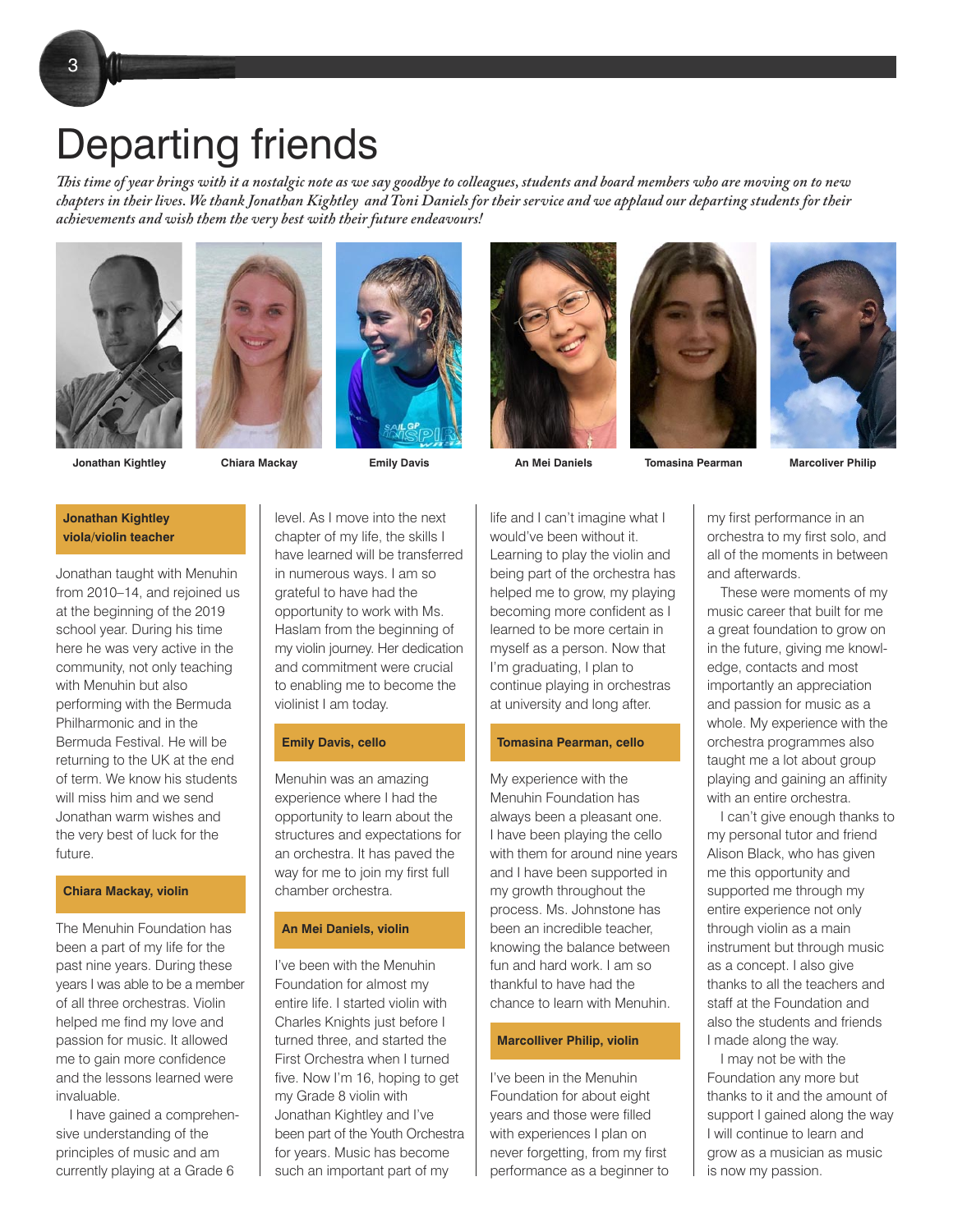### Toni Daniels

## Our touch on young lives cannot be understated

It is difficult to believe that I have been a Trustee with the Menuhin Foundation for a decade. Not unlike the shockingly bittersweet realisation of the growing up of one's children, the time has sped by. Initially, I became involved with Menuhin as my daughter began taking violin lessons with them and she soon progressed to participating and performing with their orchestras. It wasn't long before I was inspired by the Menuhin mission for teaching music to Bermuda's children and I decided to become more substantively involved in supporting that aim.

I have always been philanthropically engaged and when I am asked about my long tenure supporting the Menuhin Board of Trustees it is easy for me to explain the deep affection for this organisation because of its hugely transformational impact on children. To bear witness to the growth, development and confidence of children learning music and performing really is awe-inspiring and frankly, heart-swelling. Particularly, because learning bowed instruments is incredibly technical, affected by mere millimeters that dictate one's mastering.

That the Menuhin facilitates musical exposure and instruction to our public school students—a demographic that would unlikely otherwise be extended this exposure—is significant. It is well known that education in the arts is enriching and improves selfconfidence and self-expression but equally vital is the positive impact on cognitive functions. Specifically, music improves verbal memory, reading ability and executive functions.

However, with limited fiscal resources, the arts are ever-under appreciated and are often not prioritized, particularly within a public school curriculum. Moreover, many parents cannot afford private music lessons and the required instruments. So, since 1976, the Menuhin Foundation has mitigated this gap and provided hundreds of students with a foundation for learning music for at least a year or two. Our touch on these young lives cannot be understated and it is my hope that the Foundation will



*Toni Daniels and daughter An Mei*

continue to find support and finance to not only continue its mandate but to grow our outreach so that students can receive music lessons for their entire time at primary school and perhaps even through secondary school. If your family has benefited from the Menuhin programme or you are inspired by supporting music education I hope that you might consider contributing to our work of 45 years so that it can continue!

## Mihong Yoon, adult cello student

**The pandemic is having a widereaching adverse effect on all of us but the forced slow time, or lockdown time, also brought some unexpected benefits. I had never played cello before and last January I decided to give it a try after I saw Alison and her students playing**

**Christmas music at Washington Mall in 2019.** 

 **I started to enjoy a few weeks' lessons before the epidemic began. I was not sure whether we were able to continue with the lessons or not but Alison Johnstone and I have continued via Zoom since last March** **and those 30 minutes of weekly cello lessons have provided me with joy, hope and sanity during the uncertain and difficult Covid period. This is to say thank you to my dedicated teacher and the Menuhin Foundation and also to encourage others to join as well.**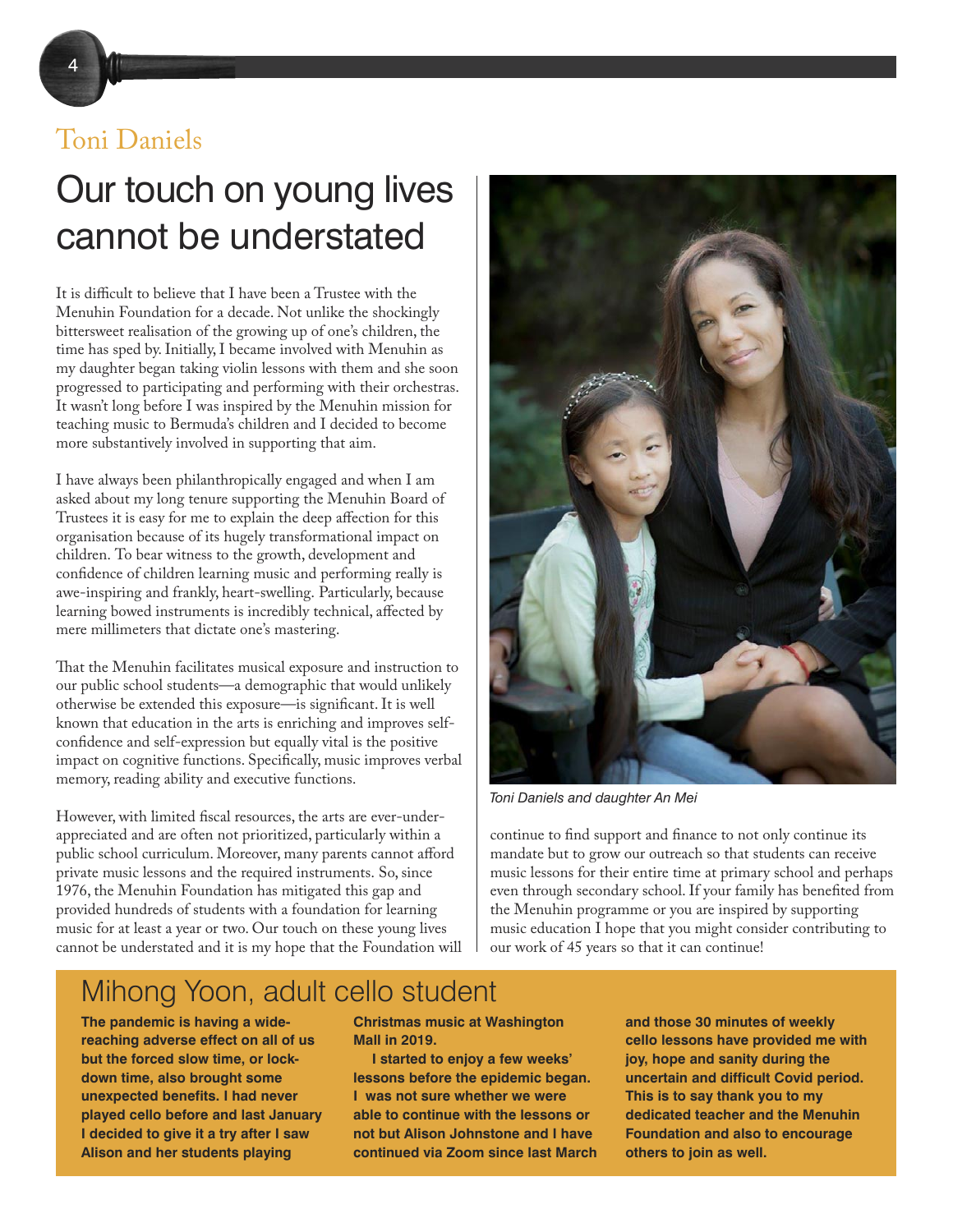### Lessons

## How to practice with your young child

#### **By Alison Black**

I'm reminded of the line from that Kenny Rogers song: "You've got to know when to hold 'em. Know when to fold 'em. Know when to walk away. And know when to run."

Wondering how to navigate practice times with a child starting lessons can be stressful. As a parent with a certain amount of musical knowledge, it's often difficult to know how involved to be in a child's practice and what to say to them. As teachers we work to instill the correct understanding of how to play and how best to practice, but the real work happens during the week between lessons. As parents you carry the main responsibility for this, particularly with young students who are learning basics and practice habits. We thought we would offer some helpful hints in this department.



*Preparation is important. If in doubt, ask the teacher!*

**Attend lessons** Be there if you can and be involved in your child's practice; there is no substitute for the hands-on involvement of a parent. We always welcome parents to lessons, though we understand attending can be difficult. The chances of a young student retaining what is learned during a half-hour lesson without help at home is very low. Plus, they will enjoy your presence as a part of their experience. A notebook at the lesson is always a great idea that way the teacher can make notes for the week.

**Be consistent with practice times** Regular habits become instinctive much more quickly. We know that sometimes things get hectic, but as much as possible try to hold to a schedule. Have your child practice as often during the week as possible. Many short practices are much more effective than one or two long ones.

**Be positive** We know that string instruments can sound less than sonorous when first being learned, but remember that it's a difficult skill, especially for little hands. Children are very good at picking up the feelings of those around them, so always be encouraging.

**Keep it fun** Don't give up on a point, but always be kind and upbeat. You know your child's tolerance and when they've used up their focus. Let them know you expect them to try their best, but that you understand that sometimes it's hard. Most of all, let them know that you believe in them and that they can do it!

**Follow the teacher's guidance** We will have specifics for what they want you to focus on each week with regard to technique and parts of the piece. If you have a concern or a question, always ask.

**One thing at a time** This can be particularly tough. There may be several things needing correction in the moment—bow hold, hand position, intonation and so on. You want your child to do well and it can be very hard not to jump on things when they arise, but children can be easily overwhelmed and frustrated if they feel like they can't measure up to what's being asked. Work on what is assigned by the teacher, taking one thing at a time.

**Preparation** Maintaining a good bow hold, keeping a straight bow and keeping fingers on the stickers are all separate points. Try to take bite-sized points to work on and gradually integrate them. You'll know when your child's glass is full. If in doubt, ask your teacher. That's what we're here for.

**One voice at a time** In the lesson it must be the teacher's voice. If an issue arises that concerns us, we will definitely ask for your help and input. At home, choose one person in each session to communicate with the child. Too many cooks, as the expression goes, can confuse a child and makes it difficult for them to concentrate on one idea at a time.

**Celebrate!** Focus on what needs working on, but always remember to celebrate the victories. Though we want students to focus on improving, the most important thing is to get across the sheer joy of making music. That sweet feeling of success will empower your child to move forward with confidence. A reward, (as opposed to a bribe) can be a lovely recognition after an exam or performance, or when a piece has been completed. Gold stars never go out of style, whatever form they take!